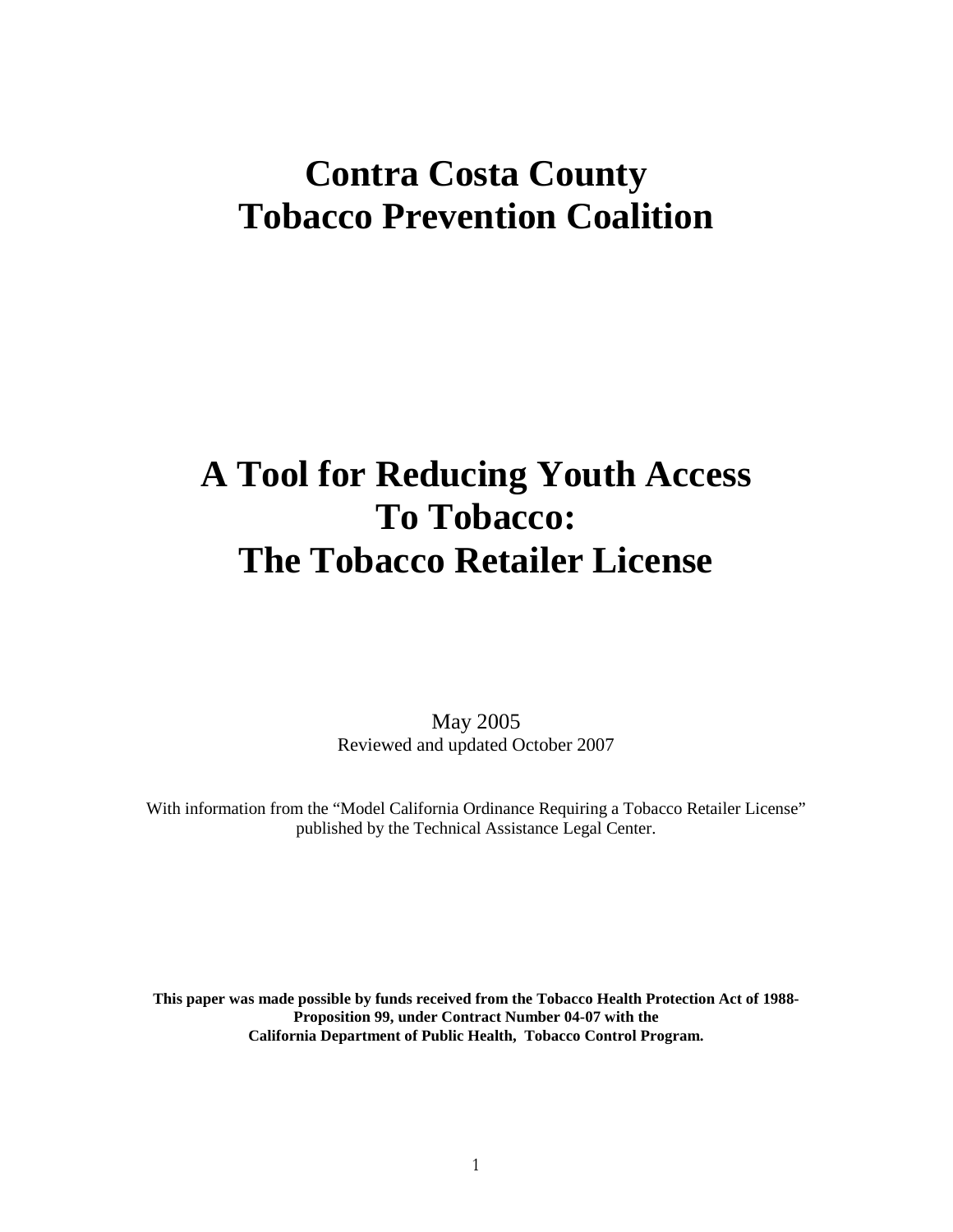#### *I. The Problem of Youth Tobacco Use*

Despite long-standing state laws prohibiting tobacco sales to minors, youth continue to obtain cigarettes and other tobacco products at alarming rates. Each year, minors 12 to 17 years of age consume about 924 million packs of cigarettes, yielding the tobacco industry \$480 million in illegal profits from underage smokers<sup>[1](#page-1-0)</sup>.

Selling tobacco to kids has been illegal for more than 100 years, yet nearly half of youth smokers report buying their own cigarettes<sup>[2](#page-1-1)</sup>. According to the California Health Department's Food and Drug Branch, the sales rate to minors in Contra Costa County overall is 22%; it is 26% in cities without a strong licensing ordinance<sup>[3](#page-1-2)</sup>. In other words, stores sell tobacco to youth one in every four times they try to buy cigarettes.

The Contra Costa County Tobacco Prevention Coalition (TPC) recommends that cities adopt and enforce strong tobacco retailer licensing ordinances in order to reduce the illegal sales rate of tobacco to minors and to encourage compliance with all local, state and federal tobacco laws.

## *II. Policy efforts in Contra Costa County*

 $\overline{a}$ 

Contra Costa policymakers, advocates, youth and government officials have been working to address the problem of youth tobacco use since the mid-1990's. In 1997, the Mayor's Conference and Board of Supervisors asked the Contra Costa County Tobacco Prevention Project to recommend an ordinance to reduce youth tobacco use. Between 1998 and 2006, the Tobacco Prevention Coalition, and three youth groups, TIGHT (Tobacco Industry Gets Hammered by Teens), ETA (Empowerment Through Action), and the County Youth Commission, spearheaded successful efforts to encourage the Board of Supervisors and 17 of Contra Costa's 19 City Councils to adopt Tobacco-Free Youth Ordinances (TFYO) and Tobacco Retailer Licensing Ordinances (TRLO) in order to reduce the demand for tobacco by minors and to decrease youth access to tobacco products.

The TFYO restricted tobacco advertising and promotions and banned self-service displays of tobacco products<sup>[4](#page-1-3)</sup>. Self-service displays are typically located on or near the counter and allow the customer to get his or her own cigarettes. The TFYO contained a

<span id="page-1-0"></span><sup>1</sup> Joseph R. DiFranza, M.D. & John J. Librett, M.P.H., *State and Federal Revenues from Tobacco Consumed by Minors*, 89 Am. J. Pub. Health 1106 (1999).

<sup>2</sup> American Lung Association Fact Sheet, http://www.lungusa.org.

<span id="page-1-2"></span><span id="page-1-1"></span><sup>3</sup> California Department of Health Services Food and Drug Branch Compliance Checks, 2003.

<span id="page-1-3"></span><sup>4</sup> The Supreme Court decided that local government cannot restrict tobacco advertising because such restrictions were pre-empted by the Federal Cigarette Labelling and Advertising Act. As a result, the County and the cities stopped enforcing this provision of the TFYO.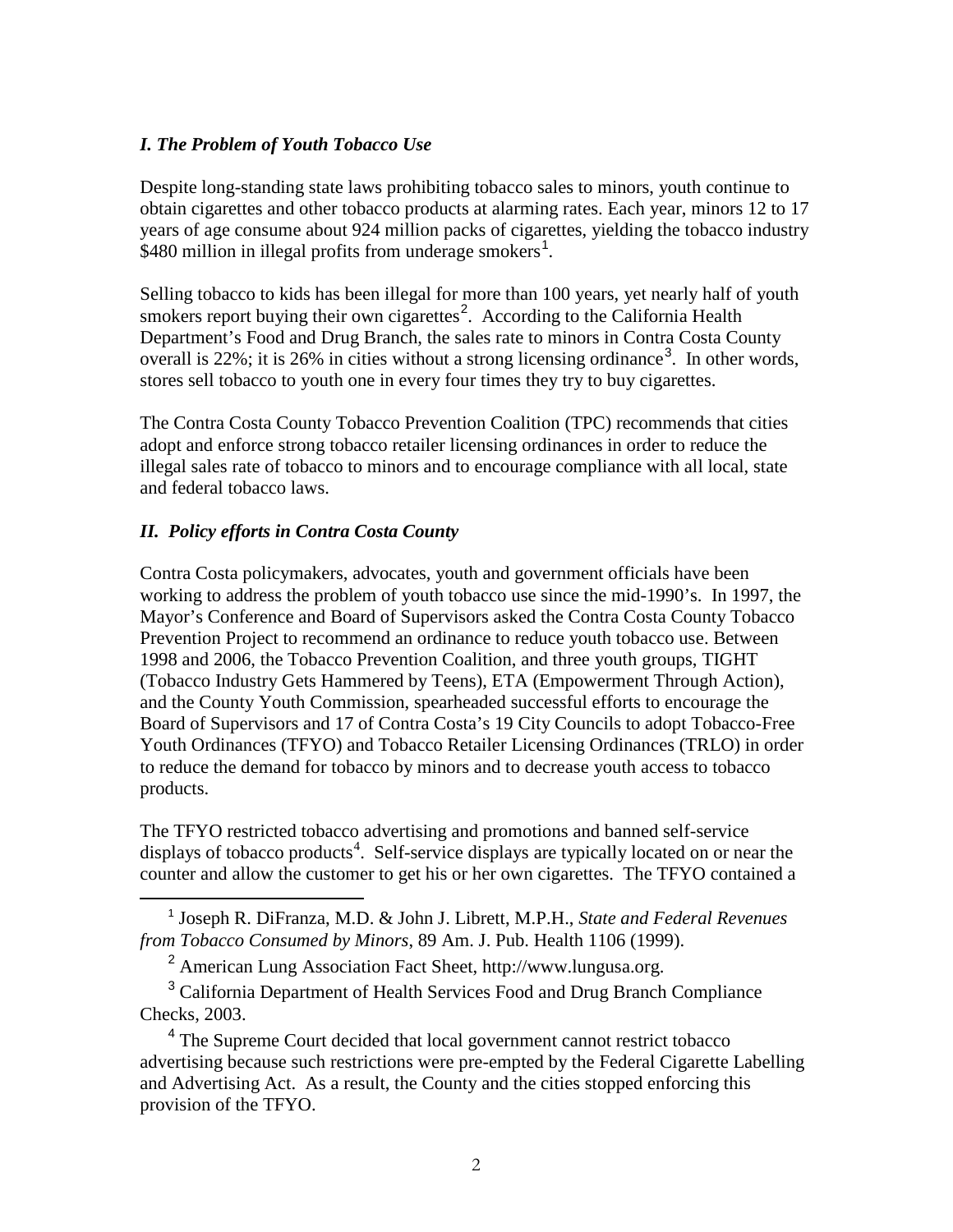provision to license tobacco retailers in all but one city.<sup>[5](#page-2-0)</sup> There are presently two versions of the licensing provision in Contra Costa County, one that makes the license mandatory for all tobacco retailers (through "universal licensing" or a Tobacco Retailer Licensing Ordinance) and one that requires a license if a merchant violates the TFYO or any other tobacco sales laws ("penalty licensing"). Universal licensing has proven to be the only effective version and has been adopted by the County and seven cities.<sup>[6](#page-2-1)</sup>

#### *III. Benefits of Tobacco Retailer Licensing*

A universal licensing ordinance that requires all businesses within a city or county to obtain a license if they plan sell tobacco products is a tool that is proven to reduce illegal tobacco sales to minors and increase compliance with local, state and federal tobacco laws. The illegal sales rate in the unincorporated areas of the County decreased from 37% to 7% once a tobacco retailer's license ordinance was adopted and enforced.

Inherent benefits of licensing include:

A. Identification of retailers: A local licensing ordinance can generate an accurate list of tobacco retailers in a community on an annual basis that can be used to educate, monitor and encourage retailers to comply with tobacco laws. The list can be updated when new businesses apply for local licenses, and when businesses renew their licenses.

B. Education of retailers: The licensing process can be used to conduct merchant education regarding the rules and regulations surrounding tobacco sales in a community. The licensing authority can send out a letter or other educational materials each year to an accurate list of tobacco retailers.

C. Monitoring of retailers: Licensing can establish a fair, methodical, and ongoing process to monitor compliance with tobacco laws.

D. Encouragement of compliance: A local tobacco retailer's license is a powerful tool for encouraging retailers to comply with all existing tobacco-related laws, including state no-sales to minors laws and local and state laws prohibiting self-service displays of tobacco products. Such an ordinance can provide for the suspension or revocation of the license if the merchant sells tobacco to minors or violates other local, state, or federal laws related to tobacco. In this way, a licensing ordinance creates a greater deterrent than does a small fine to discourage retailers from violating the law. For many merchants, tobacco sales make up a substantial portion of their revenue. Temporarily losing the authority to sell tobacco products costs far more than the state law fine of several hundred dollars—which, in fact, is usually levied against the clerk, and not the store. Put another way, the threat of license suspension or revocation

<sup>5</sup> The Town of Moraga did not adopt a licensing ordinance.

<span id="page-2-1"></span><span id="page-2-0"></span><sup>6</sup> These cities are Clayton, Concord, Danville, Pinole, Richmond, San Pablo and San Ramon.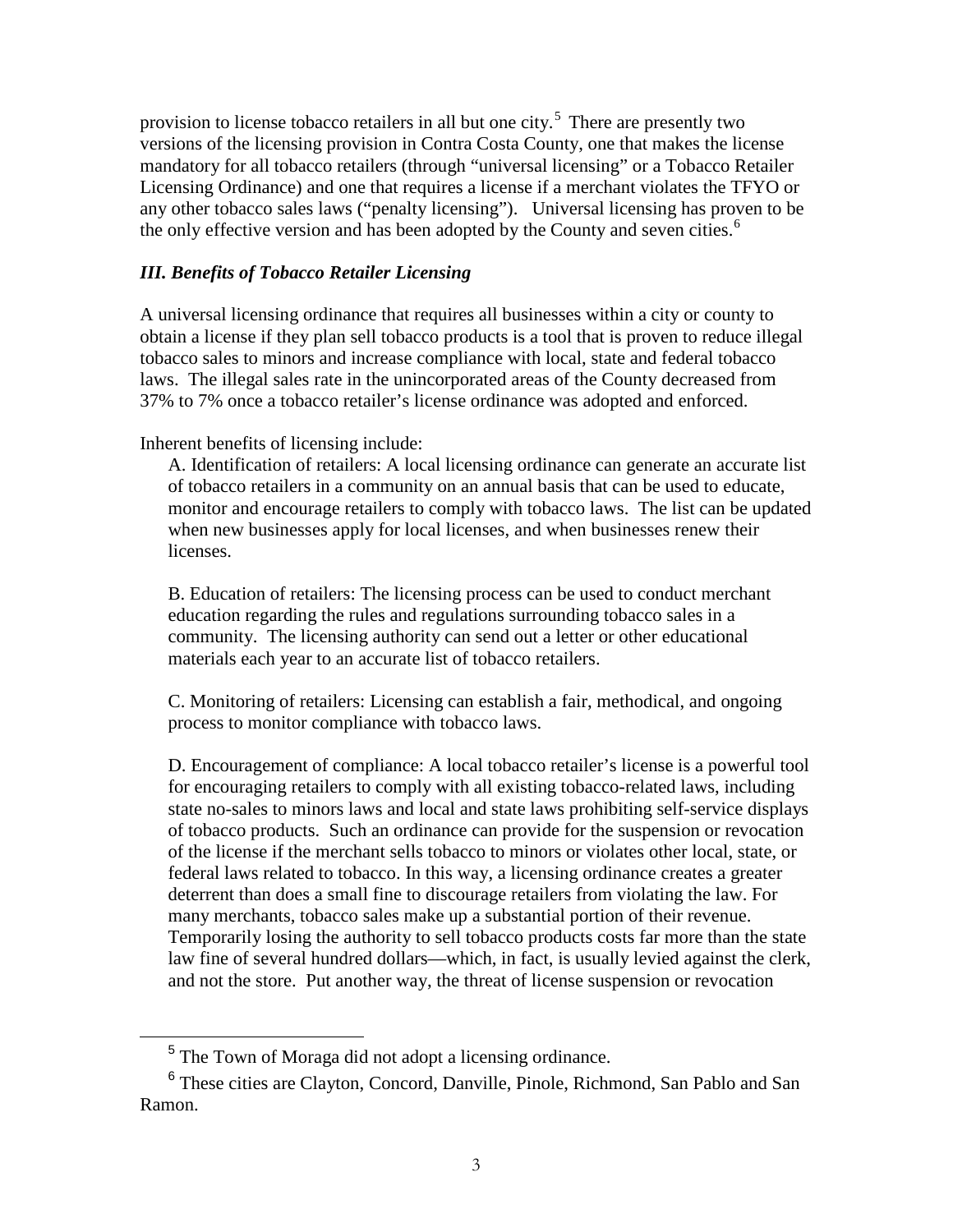encourages compliance with state and local tobacco laws because licensing makes compliance matter.

## *V. Key Provisions*

At a minimum, the following provisions should be incorporated into a local licensing ordinance:

A. All tobacco retailers must obtain a nontransferable license.

B. An annual licensing fee fully covers all program costs, including administration and enforcement. Jurisdictions in California are charging between \$125 to over \$600 depending upon their unique costs.

C. Violating any tobacco law is also a violation of the license—including all state laws regulating tobacco sales to minors and prohibiting self-service displays of tobacco products.

D. Each licensing violation results in a temporary revocation of the privilege to sell tobacco. The length of the suspension periods and the period between violations vary among local ordinances. For example, in the unincorporated areas of Contra Costa, the penalties are as follows:

1. First violation: suspension of the license for up to 30 days.

2. Second violation within 24 months of the first violation: suspension of the license for up to 60 days.

3. Third violation within 24 months of the first violation: suspension of the license for up to one year.

Some jurisdictions have extended the period between violations to 60 months.

E. Require a minimum number of annual enforcement operations to be conducted by the designated local enforcement agency or agencies, including site inspections for: the presence of the local and state license, the presence of required point-of-sale warning signs; and the use of self service displays. Require a minimal number of undercover compliance checks (youth decoy operations). Jurisdictions in California are conducting between one and three undercover buying operations per store annually, and between one and two site inspections.

F. Require removal of tobacco products and advertising for suspended or revoked licenses for the duration of the suspension period.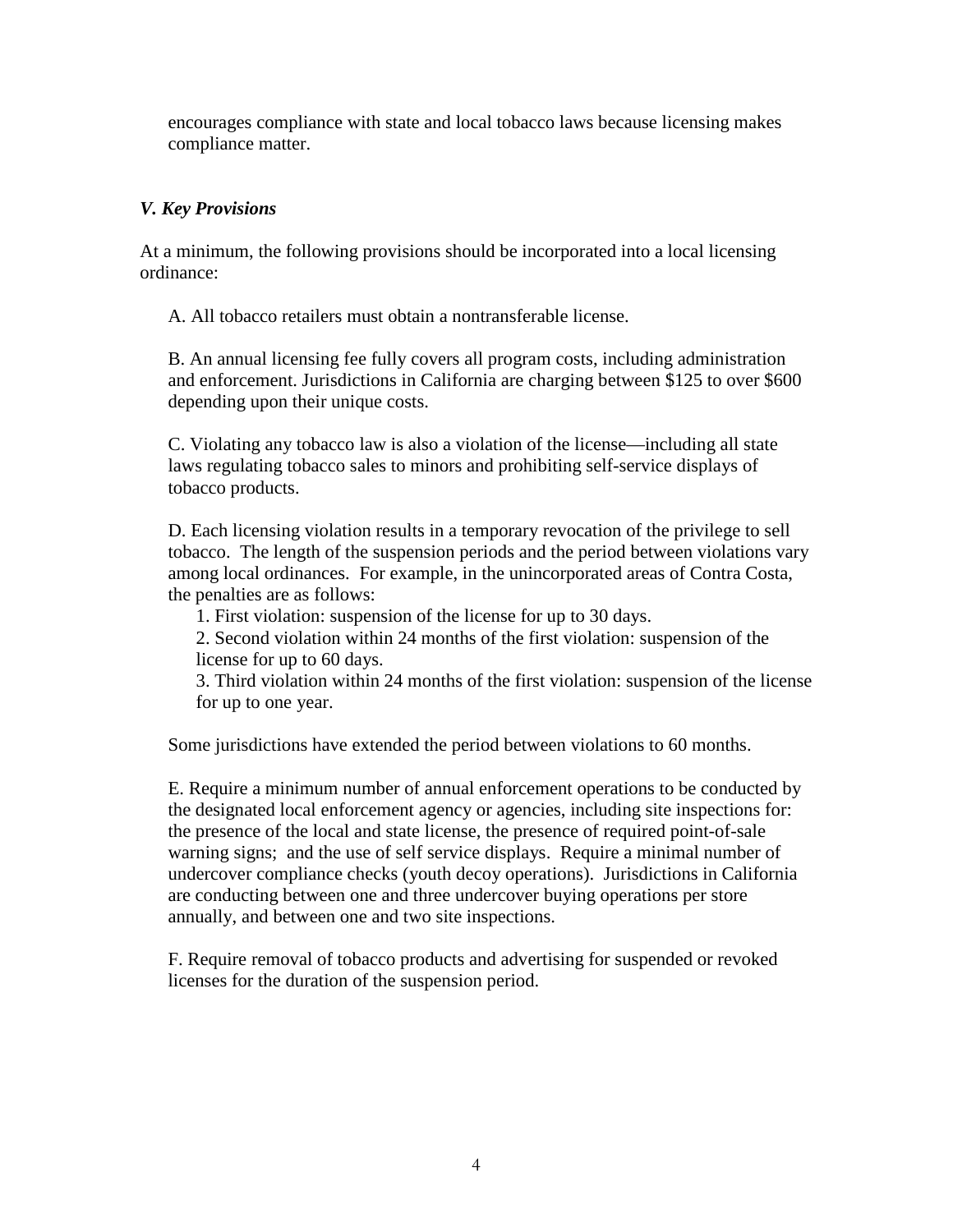## *VI. Conditions of the License*

A tobacco retailer's license ordinance primarily encourages retailer compliance with all local, state and federal tobacco laws, especially laws that prohibit the sale of tobacco to minors. However, Tobacco Retailer License ordinances also can require retailers to meet certain additional conditions in order to maintain the license. Other conditions of the license include:

- Violation of local or state signage laws is a license violation.
- Violation of non-tobacco age-of-purchase laws is a license violation (e.g., selling alcohol to a minor).
- No license for a new significant tobacco retailer (e.g., a "mostly tobacco" store).
- No license for a restaurant or a bar.
- No license for a business that allows smoking anywhere on the premises (e.g., no hookah bars).
- Require clerks to check ID if purchaser appears under age 27.
- Clerks must be old enough to purchase tobacco under state law (e.g., 18 years old) to sell tobacco.
- Seize and destroy tobacco products offered for sale without a license.

### *VII. Enforcement*

Enforcing the tobacco licensing ordinance is essential to increasing compliance with tobacco sales laws. This point cannot be overstated. In unincorporated Contra Costa County, the illegal sales rate of tobacco to minors decreased from 37% to 7% with the enforcement of the universal licensing ordinance. According to the California Department of Health Services Food and Drug Branch, cities in Contra Costa County with the licensing ordinance that does not require the tobacco retailer's license until a violation has occurred—that is, penalty licensing—had a sales rate of 26% in 2003<sup>[7](#page-4-0)</sup>.

Costs associated with implementing and enforcing a tobacco retailer licensing ordinance include:

A. Administration of the license. An entity of the local jurisdiction must develop and implement the application process and the distribution of the licenses themselves. In unincorporated Contra Costa, the Tax Collector's Office administers the tobacco retailers license in concert with renewal of the annual business license.

B. Site inspections to check for posting of the license and compliance with other tobacco sales laws. An entity of the local jurisdiction, such as a health department, building department or finance department, should conduct site inspections to verify that the license is posted and that other laws are being obeyed, including the ban on self service displays of tobacco products and signage laws. Law enforcement does not need to be involved in this aspect of enforcement, but it can be.

<span id="page-4-0"></span><sup>7</sup> Department of Health Services, FDB, 2003 STAKE operation data for the cities of Concord, Richmond and Walnut Creek.